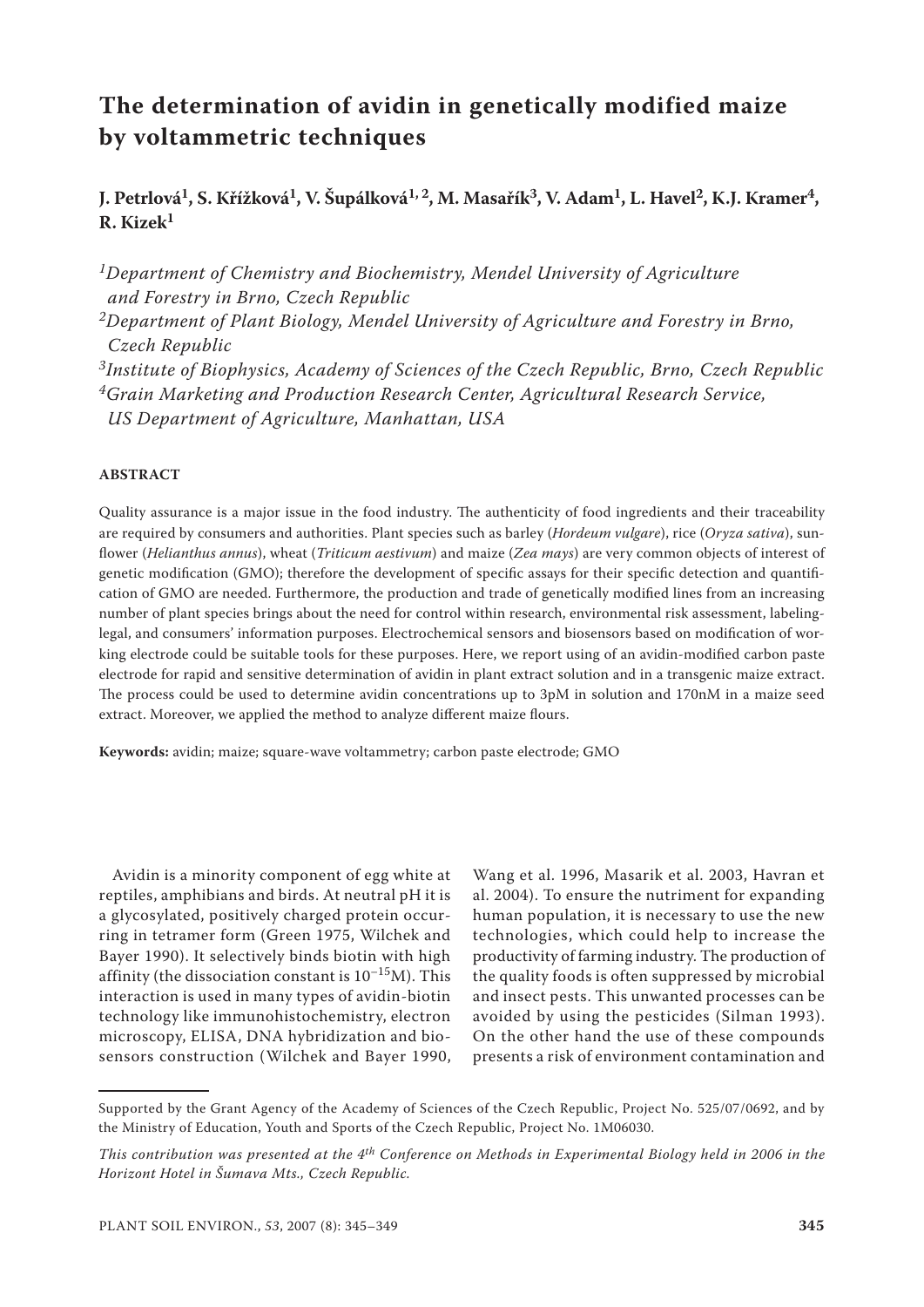input of harmful compounds into food chain. The new molecular biology methods help to research the new natural pesticides produced directly by plants to protect themselves against the insect pests (Glicka and Skofb 1986). Recently, it was found out that avidin is toxic to broad spectrum of *Lepidoptera*, *Coleoptera* and *Diptera* (Morgan et al. 1993, Kramer et al. 2000, Markwick et al. 2001, Kramer 2002, Flinn et al. 2006). In order to protect plants without chemicals, the transgenic plants biosynthesizing avidin were proposed. To study the expression of avidin the new analytical methods were suggested. Some of them are electro-analytical methods. It is known that the carbon paste electrode (CPE) is suitable for biosensors construction (Wang 1985, Wang et al. 1997, Wang et al. 1999, Wang et al. 2000, Kizek et al. 2003). Moreover, the carbon paste electrode can be modified by addition of various compounds in order to increase the sensitivity, selectivity and rapidness of the determination (Wang and Lin 1988, Kubiak and Wang 1989, Masarik et al. 2003, Kizek et al. 2005). In our work we used the carbon electrodes (CPE and modified CPE) coupled with square-wave voltammetry to measure nanogram amount of avidin.

Other reagents of ACS purity were from Sigma Aldrich. The solutions were prepared by ACS water from Sigma Aldrich. The stock standard solutions of avidin 1 µg/ml were stored in dark at 4°C. All the solutions were filtered through 0.45 µm Teflon membrane filter (MetaChem, Torrance, CA, USA). The pH was measured by using the WTW inoLab Level 3 instrument (Weilheim, Germany), controlled by software (MultiLab Pilot; Weilheim, Germany). To calibrate the pH-electrode (SenTix H) the WTW buffers set (Weilheim, Germany) was used.

**Electrochemical measurement.** The electrochemical measurement was carried out on the AUTOLAB analyzer (EcoChemie, Netherlands) connected with the VA-Stand 663 (Metrohm, Switzerland). Three-electrode system consisted from working electrode (carbon paste electrode or modified carbon paste electrode), referent electrode (Ag/AgCl, 3M KCl) and platinum electrode as auxiliary. The measurement was carried out in 0.2M acetate buffer (0.1M  $CH<sub>2</sub>COOH +$  $0.1M CH<sub>3</sub>COONa$ , pH 4.0). The parameters of square-wave voltammetry were as follows: initiation potential =  $0.1$  V, end potential = 1.3 V, amplitude =  $25$  mV, step potential =  $5$  mV, and frequency = 200 Hz. All experiments were carried out at 25°C.

#### **MATERIAL AND METHODS**

**Chemicals.** Avidin, carbon paste, sodium acetate, acetic acid and mineral oil were purchased from Sigma Aldrich Chemical Corp. (St. Louis, USA).

**Preparation of CPE and avidin-modified CPE.**  The carbon paste (about 0.5 g) was made from graphite powder (Aldrich) and mineral oil. The ratio of mineral oil and carbon powder was tested. This paste was inserted into Teflon body with disc

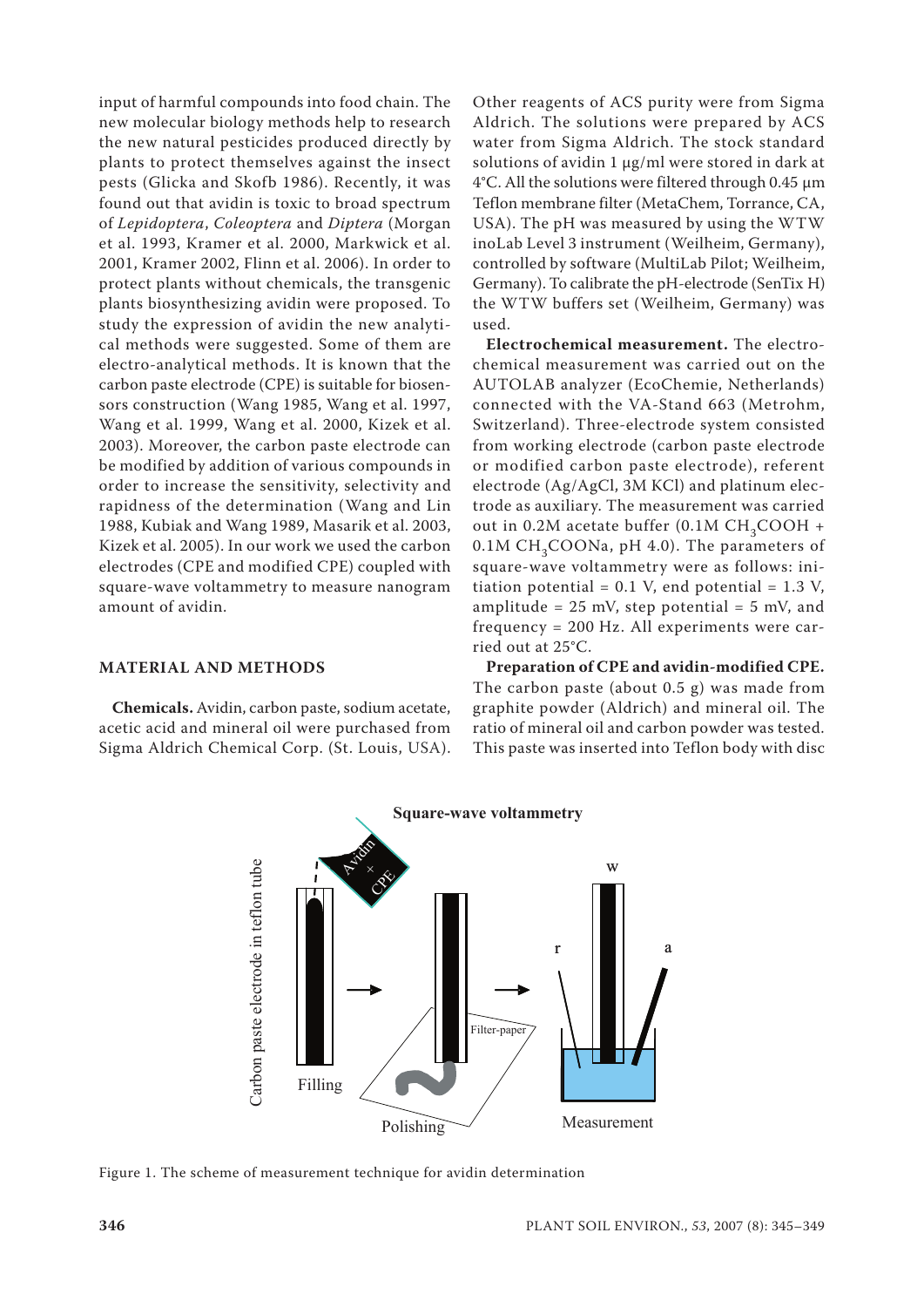diameter of 2.5 mm (Figure 1). The surface of the electrode was polished prior to the measurement with soft filter paper for analysis purpose. The CPE modified with avidin was prepared by adding of avidin or plant extract to the carbon paste during preparation.

**The preparation of samples from transgenic plants.** The construction of transgenic plants was described by our American colleagues (Hood et al. 1997). The samples of both transgenic and nontransgenic (control) maize kernels were ground for one minute in a coffee grinder. The powder was extracted for 1 h at 4°C with stirring in 50 ml of buffer containing 50mM sodium carbonate (pH 11.0), 500mM NaCl, 5mM EDTA and 0.05% (*v*/*v*) Tween-20. The extraction mixture was centrifuged at 16 000 g for 15 min (Jouan MR 23i) at 4°C. The supernatant was removed and filtered. The filtrate was centrifuged at 14 500 g for 15 min at 4°C. The pH of the supernatant was adjusted to pH 10.5 and then was centrifuged at 14 000 g for 30 min (Eppendorf 5402) in 4°C (Hood et al. 1997, Masarik et al. 2003). The resulting supernatant was then used to prepare the modified CPE.

# **RESULTS AND DISCUSSION**

**Square-wave voltammetry of avidin on carbon paste electrode.** From electrochemical point of view, only tyrosine (Y) and tryptophan (W) were found to be electro-active using a variety of electrodes. Square-wave voltammetric analysis at solid carbon electrodes is not very sensitive. However, by using a CPE and sophisticated base line correction, we obtained well-defined voltammetric signals for both Y and W at 0.78 and 0.92 V vs. Ag/AgCl/3M KCl, respectively. The peaks were obtained at 150 µg/ml of avidin by using the square-wave voltammetry. The technique is based on the measurement with the electrode in the electrolyte containing no avidin in bulk solution where electrochemical measurements were performed (Figure 1). The detection limit was about 500 pg/ml.

**Determination of avidin in transgenic avidin maize extract using avidin extract-modified CPE.** Modern technologies of the genetic engineering bring new possibilities in preparation of plant species producing a number of value-added proteins





Figure 2. Concentration dependence of the voltammetric signal on the volume (a) of the transgenic maize extract in MCPE, and (b) corresponding calibration curve related to avidin concentration. The square-wave voltammetric method was used with the following parameters: initial potential = 0.1 V, end potential 1.3 V, amplitude 25 mV, step potential 5 mV, and frequency 200 Hz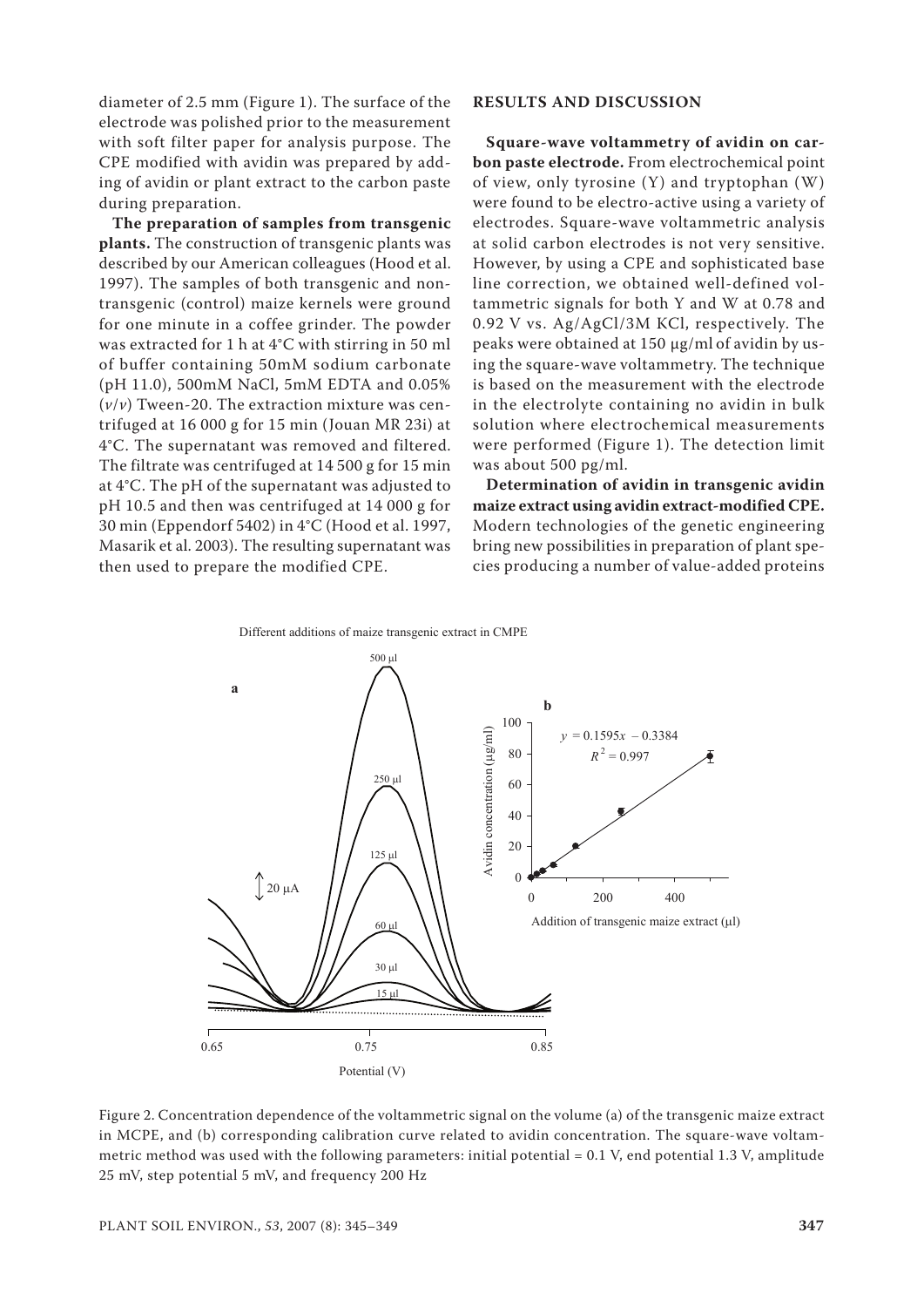(i.e. monoclonal antibodies, antigens for vaccines, etc.). Recently, transgenic maize, which produces avidin as an insecticidal agent against insect pests, was prepared. In our previous work, we prepared the avidin modified CPE by mixing the plant seed extract obtained from the transgenic maize with carbon powder. The height of resulting electrochemical signal refers to the concentration of avidin occurring in maize sample. We determined the peak height of avidin in different amounts of maize extract added to carbon powder. For analytical purposes we constructed a calibration curve showing a linear relationship between the avidin concentration and the volume of transgenic maize extract (Figure 2). The peak height of the voltammetric signal linearly increased with additions of transgenic seed extract into the avidin-modified CPE from 15 µl to 500 µl, the regression equation was  $y = 0.1595x - 0.338$  with regression coefficient  $R^2 = 0.997$ ,  $n = 5$ , R.S.D. = 5%. The lowest detectable volume of the plant extract was about 10 µl, which corresponds to 2 µg/ml of avidin in the sample. When we tested a non-transgenic avidin plant, only a very small signal was observed. To compare the avidin signal from the transgenic seeds with the non-transgenic ones, we prepared a set of extract samples from the commercial maize food (farina, grits, and grout). Voltammetric signals obtained from these samples were very low and their heights were about 2–8% according to the signal obtained from the transgenic sample extract. This procedure can be used for analyses of other transgenic products that contain avidin such as avidin apple, tobacco and rice (Markwick et al. 2001).

We constructed a protein-modified voltammetric bioelectrode by incorporating a protein into the CPE (avidin-modified CPE). This technology offers a broad spectrum of applications in the development of biosensors for GMO detection and avidin-biotin technology.

# **REFERENCES**

- Flinn P.W., Kramer K.J., Throne J.E., Morgan T.D. (2006): Protection of stored maize from insect pests using a two-component biological control method consisting of a hymenopteran parasitoid, *Theocolax elegans*, and transgenic avidin maize powder. J. Stored Prod. Res., *42*: 218–225.
- Glicka B.R., Skofb Y.W. (1986): Environmental implications of recombinant DNA technology. Biotechnol. Adv., *4*: 261–277.
- Green N.M. (1975): Avidin. In: Anfinsen C.B., Edsall J.T., Richards F.M. (eds.): Advances in Protein Chemistry. Academic Press, New York, USA: 85–133.
- Havran L., Billova S., Palecek E. (2004): Electroactivity of avidin and streptavidin. Avidin signals at mercury and carbon electrodes respond to biotin binding. Electroanalysis, *16*: 1139–1148.
- Hood E.E., Witcher D.R., Maddock S., Meyer T., Baszczynski C., Bailey M., Flynn P., Register J., Marshall L., Bond D., Kulisek E., Kusnadi A., Evangelista R., Nikolov Z., Wooge C., Mehigh R.J., Herman R., Kappel W.K., Ritland D., Li C.P., Howard J. (1997): Commercial production of avidin from transgenic maize: characterization of transformant, production, processing, extraction and purification. Mol. Breed., *3*: 291–306.
- Kizek R., Masarik M., Kramer K.J., Potesil D., Bailey M., Howard J.A., Klejdus B., Mikelova R., Adam V., Trnkova L., Jelen F. (2005): An analysis of avidin, biotin and their interaction at attomole levels by voltammetric and chromatographic techniques. Anal. Bioanal. Chem., *381*: 1167–1178.
- Kizek R., Vacek J., Trnkova L., Klejdus B., Kuban V. (2003): Electrochemical biosensors in agricultural and environmental analysis. Chem. Listy, *97*: 1003–1006.
- Kramer K.J. (2002): Avidin, an egg-citing insecticidal protein in transgenic corn. In: Liang G.H., Skinner D.Z. (eds.): Genetic Transformation in Crop Plants. Haworth Press, New York, USA.
- Kramer K.J., Morgan T.D., Throne J.E., Dowell F.E., Bailey M., Howard J.A. (2000): Transgenic avidin maize is resistant to storage insect pests. Natur. Biotechnol., *18*: 670–674.
- Kubiak W.W., Wang J. (1989): Yeast-based carbon paste bioelectrode for ethanol. Anal. Chim. Acta, *221*:  $43 - 51$ .
- Markwick N.P., Christeller J.T., Docherty L.C., Lilley C.M. (2001): Insecticidal activity of avidin and streptavidin against four species of pest *Lepidoptera*. Entomol. Exp. Appl., *98*: 59–66.
- Masarik M., Kizek R., Kramer K.J., Billova S., Brazdova M., Vacek J., Bailey M., Jelen F., Howard J.A. (2003): Application of avidin-biotin technology and adsorptive transfer stripping square-wave voltammetry for detection of DNA hybridization and avidin in transgenic avidin maize. Anal. Chem., *75*: 2663–2669.
- Morgan T.D., Oppert B., Czapla T.H., Kramer K.J. (1993): Avidin and streptavidin as insecticidal and growth-inhibiting dietary proteins. Entomol. Exp. Appl., *69*: 97–108.
- Silman R.W. (1993): Agrochemicals: Herbicides and pesticides. Biotechnol. Adv., *11*: IN7–IN8.
- Wang J. (1985): Stripping Analysis. VCH Publishers, Deerfield Beach, FL.